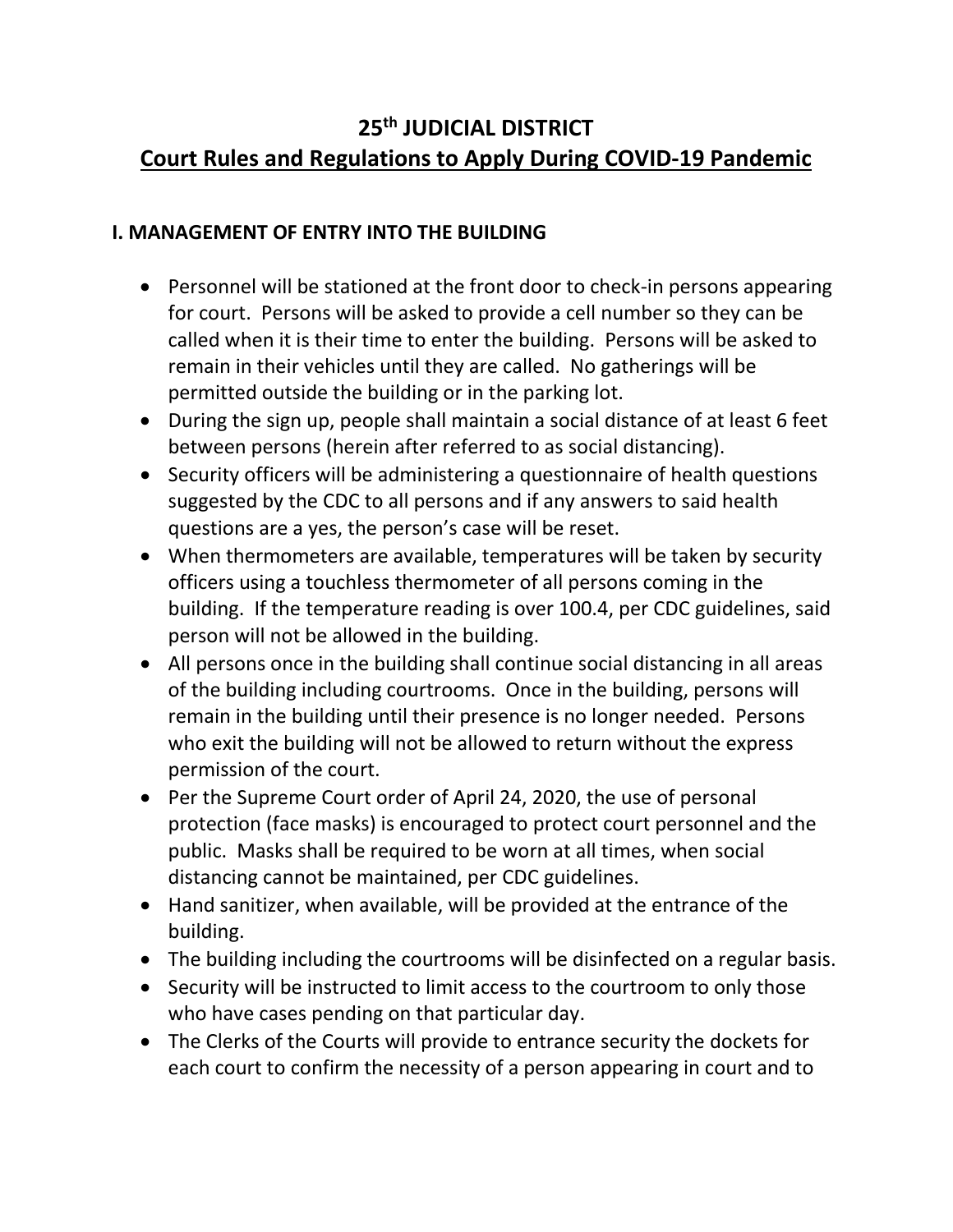instruct the litigants as to the safety protocols implemented for the management of each court's docket.

- The use of personal protection, such as face masks, gloves or other protective gear, is encouraged to be worn by the public, and when available, masks will be worn by county employees in the public areas.
- Other screening measures, subject to availability, are encouraged along with any other relevant questions or devices to promote public safety. Each county will use reasonable efforts to sanitize courtrooms and public use areas between dockets and cases throughout the day.

## **II. MANAGEMENT OF COURT DOCKET WITH REQUIRED SAFETY PROCEDURES**

- All persons who have business with the Courts shall follow the rules and guidelines concerning social distancing of at least 6 feet between people when on the grounds of the courthouse or the criminal justice center.
- All Clerks & Masters, Clerks, Magistrates and Referees in the 25<sup>th</sup> Judicial District are presently conducting their duties and following social distancing guidelines. The Clerks & Masters, Clerks, Magistrates and Referees shall continue to follow their present procedures in the management of their offices and shall follow the same guidelines set herein below as the Chancellors and Judges in conducting any hearings.
- The Courts will conduct as much business as is practical by means other than in-person and will continue utilizing conferencing and other means that minimize in-person contact. Matters such as discovery hearings, status conferences, etc., will be held, if practical, by video conferencing and conference calls.
- Understanding the Tennessee Supreme Court's directive to use means other than in-person proceedings when possible and guided by the need to promote public safety, the Chancellors and Judges will determine what matters will be heard by video conferencing or conference call and what matters require an in-person hearing.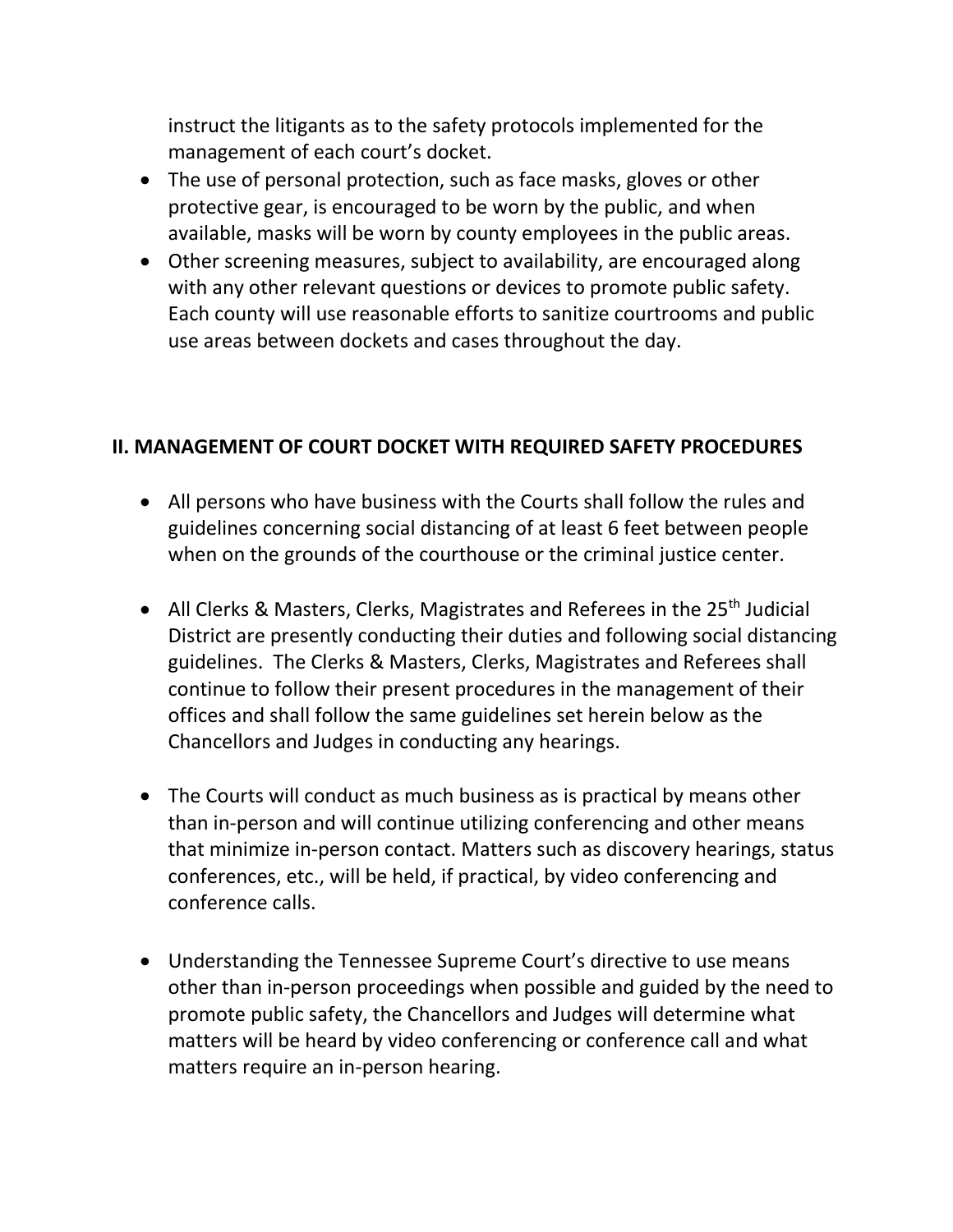- Court cases and hearing times that require in-person appearance will be staggered throughout the day to avoid a congestion of cases and people in the courthouse.
- One case will be allowed in the courtroom at a time. The parties and the attorneys involved with that one hearing will only be allowed in the courtroom.
- All other litigants will remain outside the building until their case is heard or further directed by the Court.
- The only persons who will be present during the in-person hearings are the Chancellor or Judge with assistant as needed, the Clerk & Master or Clerk (or designee), the Bailiff, the attorneys, the parties and a court reporter (if necessary).
- The number of people in any courtroom at any one time will be limited to ten, plus the Judge, court personnel and security.
- Attorneys will provide a list of witnesses to security to confirm the need for admittance into the facility. Attorneys will maintain social distancing or wear masks when meeting with witnesses or clients while in the building.
- Individual witnesses who are not parties will be in the courtroom only when they are called to testify and must leave immediately when their testimony is concluded. Social distancing guidelines will be followed during in-person proceedings.

The municipal Judges within our district have not submitted a plan and will continue to operate under the March 25, 2020 order of the Supreme Court until further notice.

It is the responsibility of each judge to enforce these minimum requirements and to ensure that these guidelines have been followed. Chancellors and Judges will continue to use their discretion to provide additional